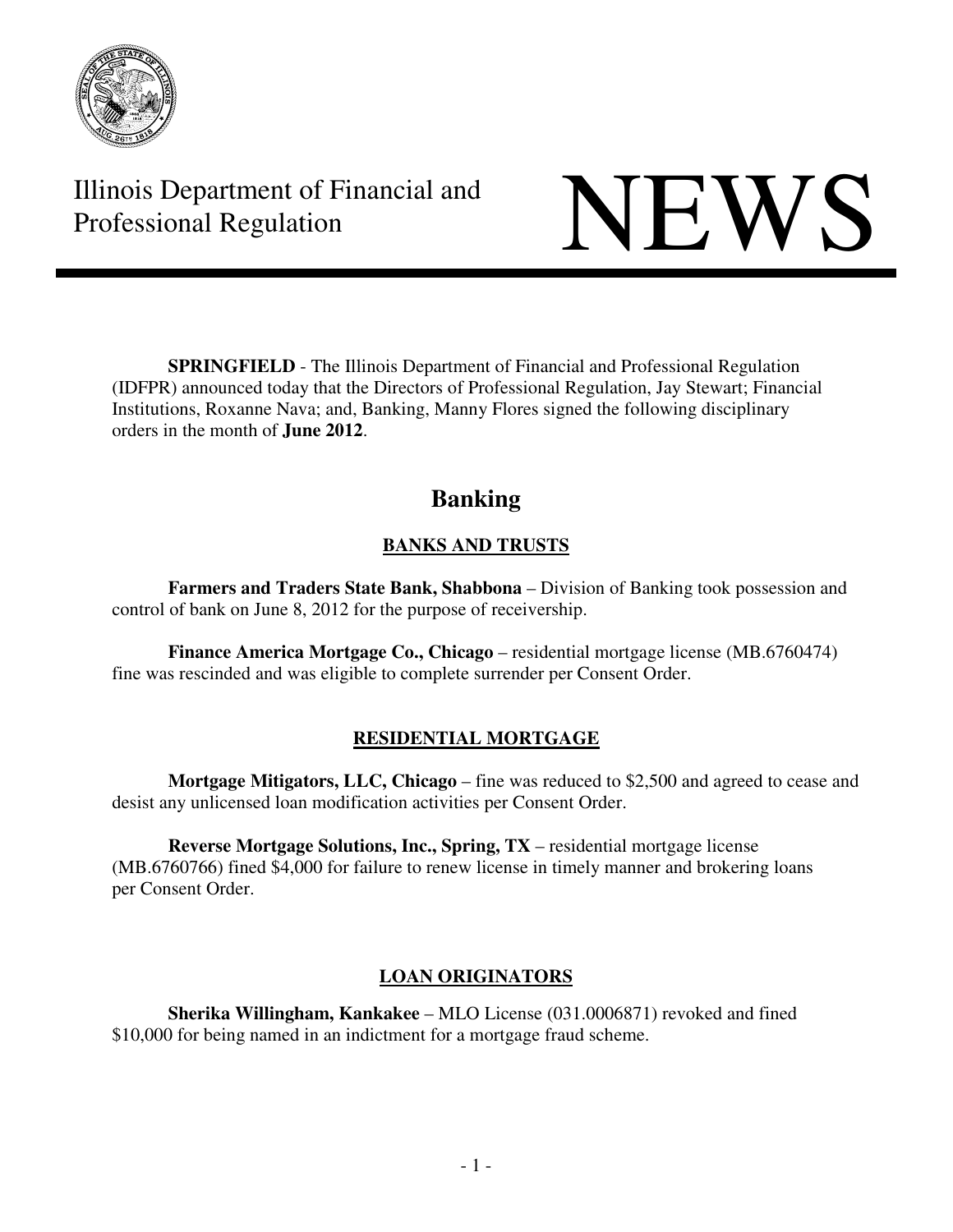# **Financial Institutions**

### **CURRENCY EXCHANGE**

 **1st Currency Exchange, Inc., 1626 S. Grand Avenue East, Springfield –** Currency Exchange License (3906) fined \$2,000 for the late filing of their annual report.

 **1st Currency Exchange, Inc., 2300 S. MacArthur, Springfield –** Currency Exchange License (4029) fined \$6,000 for the late filing of their annual report.

 **1st Currency Exchange of Cahokia, Inc., 2013 Camp Jackson Road, Cahokia –** Currency Exchange License (3743) fined \$8,000 for the late filing of their annual report.

 **1st Currency Exchange of Decatur, Inc., 855 N. Fairview Avenue, Decatur –**  Currency Exchange License (3750) fined \$4,000 for the late filing of their annual report.

 **1st Currency Exchange of Decatur No. 2, Inc., 1659 Eldorado Street, Decatur –**  Currency Exchange License (3803) fined \$4,000 for the late filing of their annual report.

 **79th & Michigan Currency Exchange, Inc., 102 E. 79th Street, Chicago –** Currency Exchange License (2737) fined \$13,000 for the late filing of their annual report.

**J & P Casa de Cambio, Inc., 6728 N. Clark Street, Chicago – Currency Exchange** License (4084) fined \$2,000 for failure to maintain the statutorily required minimum net worth.

 **Scottsdale Currency Exchange, Inc., 8063 S. Cicero Avenue, Chicago –** Currency Exchange License (3095) fined \$3,000 for failure to maintain the statutorily required minimum net worth.

 **Tax Pros of America, Inc., d/b/a Get-Er-Done, 840 W. Main Street, Peoria –**  Currency Exchange License (4002) fined \$13,000 for the late filing of their annual report.

# **Professional Regulation**

## **ACCOUNTANT**

 **Michael Jackson, East Peoria** – certified public accountant license (239-028584) issued on probation until his parole is terminated and fined \$500 due to being convicted of second degree murder in August 21, 2006.

## **ARCHITECTS, LAND SURVEYORS, PROFESSIONAL ENGINEERS AND STRUCTURAL ENGINEERS**

 **Dominick Bliznick, Algonquin** – land surveyor license (035-003390) restored to probation for one year and fined \$5,000 after practiced on an expired license.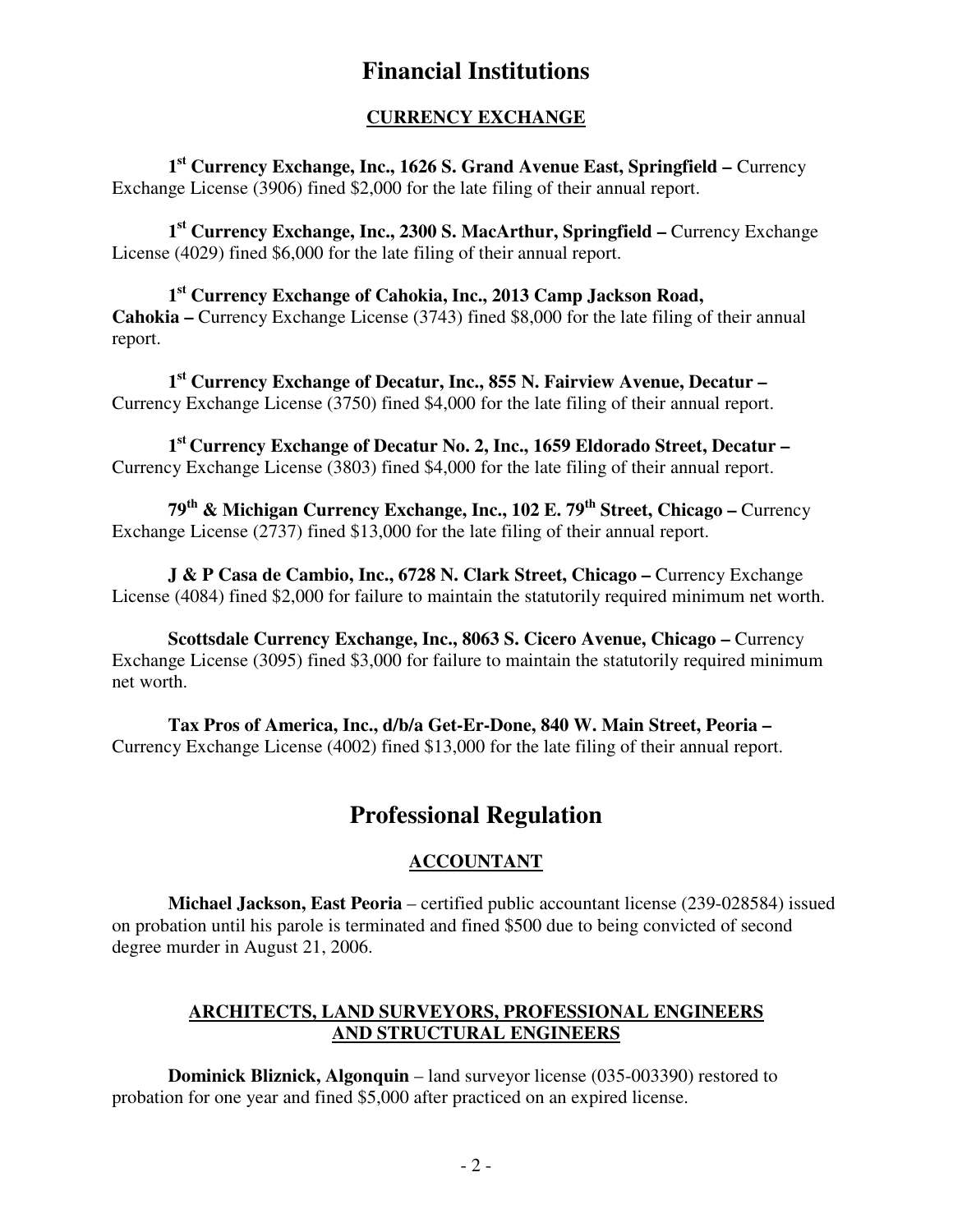**Matthew Mokanyk, Glenview** – land surveyor license (035-003826) reprimanded due to unlicensed practice.

 **MVA Engineering, Glenview** – professional design firm license (184-005138) fined \$7,500 for failure to supervise an unlicensed individual who made changes to respondent's architectural plans.

#### **AUCTIONEER**

 **Ronald Ciaglia, Crest Hill** – auctioneer license (440-000659) permanently revoked for engaging in auction activities while license was suspended; using an involuntarily dissolved corporation with a suspended license and using a corporate name not registered with the Illinois Secretary of State.

 **Roger Hamby, Elmwood** – auctioneer license (441-0000191) fined \$4,924 for violating terms of a probation order.

#### **BARBER, COSMETOLOGY, ESTHETICS AND NAIL TECHNOLOGY**

 **Steven Walters, Dolton** – barber license (006-063698) automatically and indefinitely suspended based on violation of probation.

 **Keiya Wood, Waukegan** – barber school license (008-000112) fined \$1,500 for owning and operating a barber school without possessing a valid license in the State of Illinois.

 **Darby Gibson, Winnebago** – cosmetology license (011-298079) issued on probation for three years based on felony conviction and unprofessional conduct.

 **Yolanda Jenkins, Crete** – cosmetology license (011-241091) fined \$200 for practicing without a valid license and participating in unprofessional conduct.

 **Constance Lemons, Claremont** – cosmetology license (011-298173) issued and placed on probation for two years due to a felony conviction and unprofessional conduct.

**Dawn Lockhart, White Hall** – cosmetology license (011-298080) issued and placed on probation for two years due to multiple criminal convictions.

 **Kimberly Riordan-Khan, Diamond** – cosmetology license (011-298072) issued and placed upon non-reporting probation for three years due to felony convictions.

 **Ann Bonilla, Niles** – nail technician license (169-016286) placed in refuse to renew status after defaulted on an Illinois educational loan.

 **Manichanh Chareun, Chicago Ridge** – nail technician license (169-023107) placed in refuse to renew status after defaulted on an Illinois educational loan.

 **Erika Guntenspergen, Markham** – nail technician license (169-023768) issued with reprimand based on other licensure discipline from IDFPR.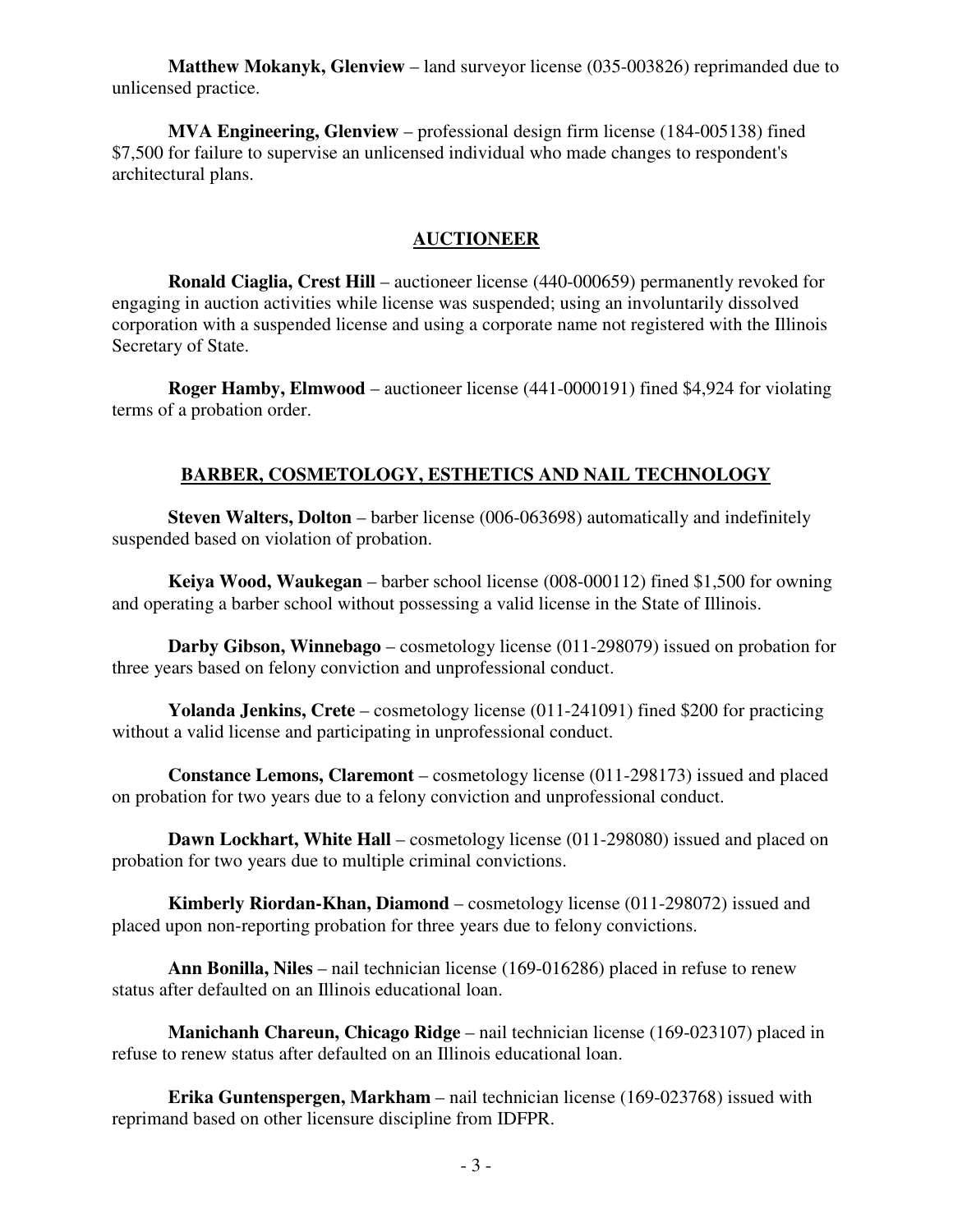**Phi Ho, Naperville** – nail technician license (169-017027) placed in refuse to renew status after defaulted on an Illinois educational loan.

 **Shawn Wilkins, Chicago** – nail technician license (169-107951) placed in refuse to renew status after defaulted on an Illinois educational loan.

**Irena Beauty Salon Corp., Bridgeview** – salon license (189-014283) reprimanded and fined \$500 after salon operated prior to licensure and aided and assisted unlicensed practice.

 **Sheena Gray, Fairview Heights** – (unlicensed) ordered to cease and desist unlicensed practice of barbering, cosmetology, esthetics, hair braiding and/or nail technician.

 **Mister's Barber and Beauty Salon, Fairview Heights** – (unlicensed) ordered to cease and desist unlicensed practice of barbering, cosmetology, esthetics, hair braiding and/or nail technology.

#### **DETECTIVE, ALARM, SECURITY, FINGERPRINT VENDOR AND LOCKSMITH**

 **Stealth Security Systems, Inc., Algonquin** – private alarm contractor agency license (127-001074) and **James Kline, Algonquin** - private alarm contractor license (124-000655) both revoked and fined \$10,000 due to fraud or deception, failure to update addresses, failure to report update in licensee in charge, aiding and assisting unlicensed practice and unethical and unprofessional conduct.

 **Linda Barfield, Chicago** – permanent employee registration card (129-235175) placed in refuse to renew status for failure to appear at a Department conference.

 **Darren Cross, Chicago** – permanent employee registration card (129-217899) and firearm control card (229-070052) both placed in refuse to renew status based upon pleas of guilty and finding of guilty to aggravated criminal sexual assault, Class X felony.

 **Aquanita Epps, Chicago** – permanent employee registration card (129-297940) placed in refuse to renew status for failure to appear at a Department conference.

 **Cosme Garza, Chicago** – permanent employee registration card (129-267673) restored to indefinite probation effective upon payment of fees and filing of forms after defaulted on an Illinois Educational Loan and has now entered into a repayment agreement.

 **Dekenwin Jones, Swansea** – permanent employee registration card (129-325850) issued and placed on probation after defaulted on an Illinois Educational Loan and has now entered into a repayment agreement.

 **Thomas Kelley, Springfield** – permanent employee registration card (129-244337) revoked and fined \$10,000 and firearm control cards (229-062720 & 229-064601) revoked for aiding and abetting unlicensed or unregistered practice.

 **Desaray Nelson, Chicago** – permanent employee registration card (129-319790) indefinitely suspended for a minimum of 30 days for dishonorable, unethical or unprofessional conduct.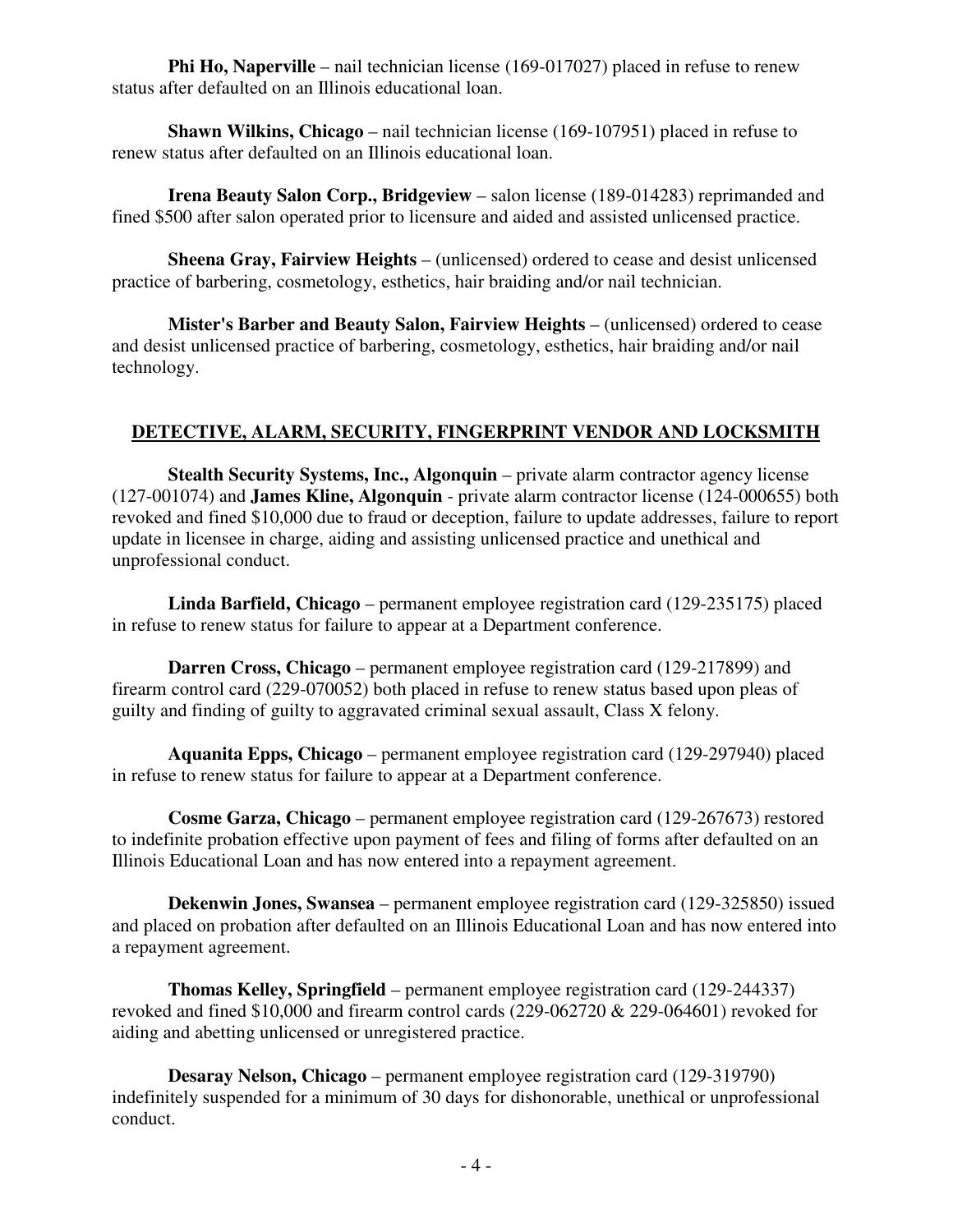**Dennis Reed, Aurora** – permanent employee registration card (129-299835) indefinitely suspended for failure to report arrest and conviction.

 **Vicky Richards, Arlington Heights** – permanent employee registration card (129- 343526) restored to indefinite probation effective upon payment of fees and filing of forms after defaulted on Illinois Educational Loan and has now entered into a repayment agreement.

 **Satheal Rogers, Chicago** – permanent employee registration card (129-342265) placed in refuse to renew status for failure to appear at a Department conference.

 **Arvey Wormley, Chicago** – permanent employee registration card (129-052002) indefinitely suspended for a minimum of nine years for failure to report arrest and felony conviction.

 **Richard Kelley, Springfield** – (unlicensed) ordered to cease and desist the unlicensed practice as an armed security guard and assessed a \$10,000 civil penalty.

#### **FUNERAL DIRECTORS & EMBALMERS**

 **Troy Tipsord, Paw Paw** – funeral director and embalmer intern license (033-012525) issued and placed on probation for one year for failure to disclose prior discipline on his application.

 **William Hill, Blue Island** – funeral director and embalmer license (034-015414) reprimanded and fined \$1,400 due to false statements on renewal form and failure to complete required number of continuing education hours.

 **Michael Klemundt, Mount Prospect** – funeral director and embalmer license (034- 014296) indefinitely suspended for a minimum of six months due to a violation of probation.

 **Richard Tezak, Joliet** – funeral director and embalmer license (034-011648) reprimanded and fined \$1,000 due to violation of regulations.

 **William Tyler, Hazel Crest** – funeral director and embalmer license (034-010650) reprimanded and fined \$1,000 due to a violation of regulations.

 **Aphrodite Vergos, Park Ridge** – (unlicensed) \$1,500 civil penalty imposed based on violation of prior consent order regarding the unlicensed practice of funeral director and embalmer.

#### **HOME INSPECTOR**

**Jerry Green, New Baden** – home inspector license (450-001697) fined \$1,000 as a result of advertising his home inspection services while his license was placed in refuse to renew status.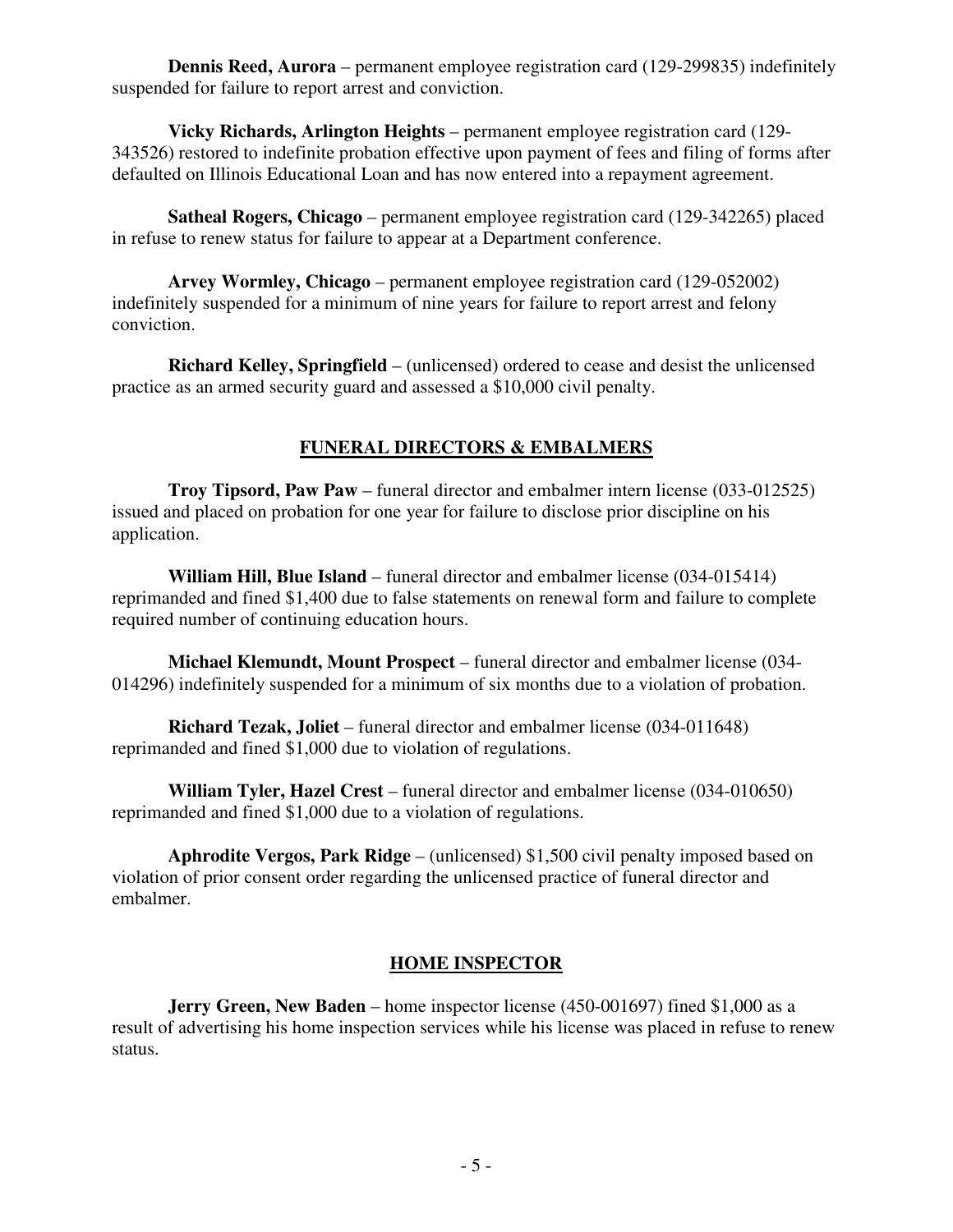#### **MASSAGE THERAPY**

 **Tiffany Fichter, Fox River Grove** – massage therapist license (227-014516) issued and placed on one year non-reporting probation for disclosure of two misdemeanor offenses.

 **Elizabeth Magana, Macomb** – massage therapist license (227-006171) ordered to cease and desist the unlicensed practice of massage therapy on a non-renewed license.

 **Sonya Anselmi, Colona** – (unlicensed) order to cease and desist the unlicensed practice of massage therapy.

 **David Izrailov, Aurora** – (unlicensed) order to cease and desist the unlicensed practice of massage therapy.

 **Angela Polizi, Aurora** – (unlicensed) ordered to cease and desist the unlicensed practice of massage therapy.

#### **MEDICAL**

 **Surendra Agarwal, Effingham** – physician and surgeon license (036-070878) reprimanded and fined \$2,000 for failure to properly supervise a Certified Nursing Assistant in the administration of allergy shots.

 **Keith Berndstson, Park Ridge** – physician and surgeon license (036-067274) placed on probation for one year for prescribing controlled substances for family members and in excessive quantities to some patients.

 **Stephen Cullinan, Peoria** – physician and surgeon license (036-054675) reprimanded after he was disciplined by the state of Michigan for alleged negligence in treatment and care of one patient arising out of respondent's continuing of medication for said patient without proper evaluation.

 **Tomas Factora, Pennsville, NJ** – physician and surgeon license (036-074265) placed in refuse to renew status after being disciplined by the state of Florida.

 **Otto Montenegro, Melrose Park** – physician and surgeon license (036-098564) placed in refuse to renew status due to his conviction for felony healthcare fraud in the US District Court.

 **Gustavo Pedraza, Channahon** – physician and surgeon license (036-076520) placed on probation for one year and fined \$2,500 for issuance of prescriptions for medications to an employee of the healthcare facility without keeping proper medical records.

 **Camilo Primero, San Dimas, CA** – physician and surgeon license (036-053176) placed in refuse to renew status after being disciplined by the state of California.

 **William Shuler, Honolulu, HI** – physician and surgeon license (036-120049) reprimanded after being disciplined by the state of Utah for issuing online prescriptions while license was not renewed.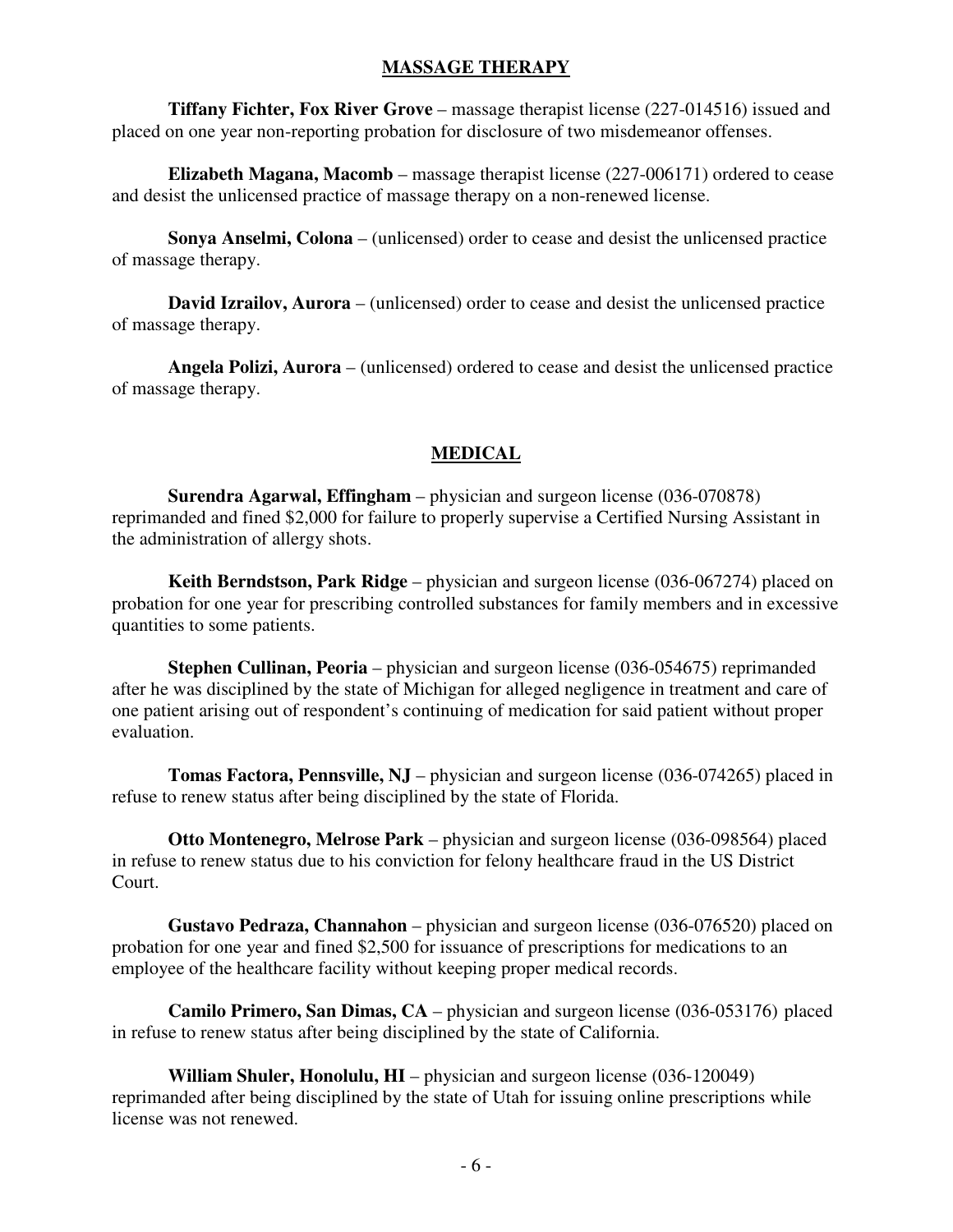**Naty Tolentino, Escondido, CA** – physician and surgeon license (036-045273) placed in refuse to renew status after being disciplined by the state of California.

**Munir Uwaydah, Marina Del Rey, CA** – physician and surgeon license (036-113157) placed on probation for two years after being disciplined by the Medical Board of California.

 **Reginald Vernier, Newton** – physician and surgeon license (036-082451) and controlled substance license (036-044741) indefinitely suspended for a minimum of three years due to a felony conviction for illegal distribution of a schedule II controlled substance.

**Jacqueline White, Chicago Heights** – physician and surgeon license (036-087326) indefinitely suspended due to her failure to submit to a mental and/or physical examination and/or evaluation ordered by the Medical Disciplinary Board.

**Wendy Wong, Rockville, MD** – physician and surgeon license (036-110440) reprimanded and fined \$500 after being disciplined by the state of Maryland.

 **Allen Buresz, Lemont** – chiropractic license (038-004277) temporarily suspended for immoral and unprofessional conduct related to his conduct with a ten year old female patient of his practice and her parents during an office visit.

 **Thomas Giammatteo, Bloomfield, CT** – chiropractic license (038-009969) suspended for three years to run concurrent with Massachusetts suspension and effective retroactive to July 8, 2010 due to prior discipline by the state of Massachusetts.

 **Brian Gulledge, Villa Park** – chiropractic license (038-006606) indefinitely suspended for a minimum of 90 days due to his excessive use of alcohol at his workplace.

 **William Hankinson, Springfield** – chiropractic license (038-008948) reprimanded, placed in inactive status and fined \$5,000 due to allegations he made inappropriate comments and inappropriately touched a patient.

#### **NURSING**

 **Sharon Aguirre, Chicago** – registered nurse license (041-270432) restored to probation for two years effective upon payment of fees and filing of forms.

 **Stacy Arnold, Brandon, MO** – registered nurse license (041-332807) placed in refuse to renew status after she entered into a disciplinary order with the California Board of Registered Nursing which required her to surrender her California Registered Nurse license due to allegations of gross negligence and incompetence in administering patient care.

 **William Bugg, New Douglas** – registered nurse license (041-243289) renewed and placed on indefinite probation due to a sister state discipline.

 **Karen Davis, Houston, TX** – registered nurse license (041-184266) placed in refuse to renew due to disciplinary actions by the Florida Board of Nursing and Texas Board of Nursing.

 **Nora Foster, Granite City** – registered nurse license (041-301049) automatically and indefinitely suspended for a minimum of 12 months due to a violation of probation.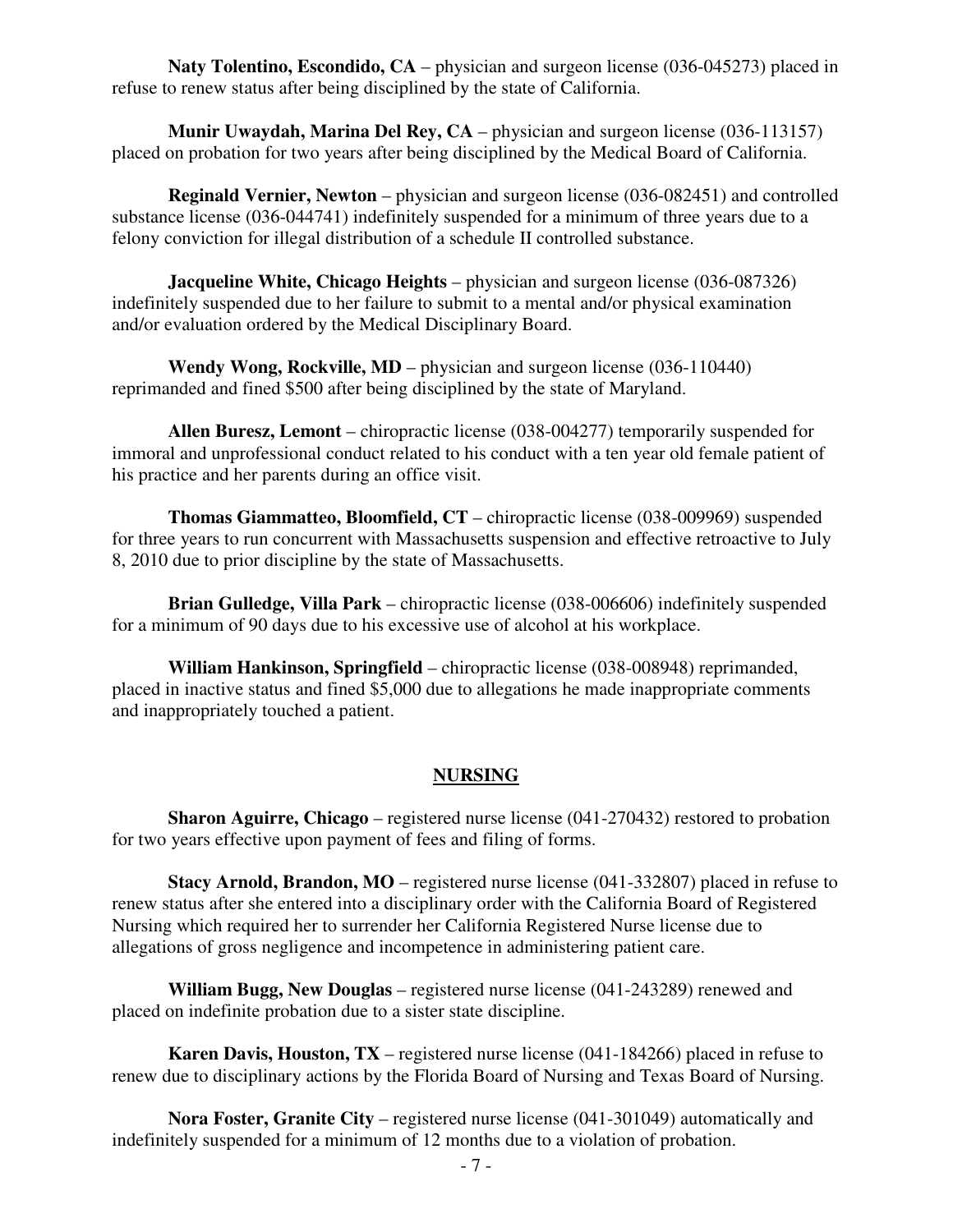**Dorothy Frakes, Roseville** – registered nurse license (041-251038) automatically and indefinitely suspended for a minimum of 12 months due to a violation of probation.

 **Susan Howerton, Alton** – registered nurse license (041-310669) restored to indefinite probation after defaulted on an Illinois educational loan and has now entered into a repayment agreement.

 **Lisa Lansford, Peoria Heights** – registered nurse license (041-320399) automatically and indefinitely suspended for a minimum of 12 months due to a violation of probation.

 **Amy Malone, Herrin** – registered nurse license (041-394017) restored to indefinite probation after defaulted on an Illinois educational loan and has now entered into a repayment agreement.

 **Hassan Matovu, Hoffman Estates** – registered nurse license (041-352225) reprimanded and fined \$1,000 after respondent failed to report his termination.

**Jaclyn Parmeter, Canton, MO** – registered nurse license (041-380804) placed on indefinite probation for a minimum of three years due to diversion of controlled substances.

 **Kimberly Sandberg, Granite City** – registered nurse license (041-345841) placed in indefinite suspension for a minimum of one year for allegations related to failing a preemployment drug screen.

 **Erik Ullberg, Waterford, WI** – registered nurse license (041-304472) placed in refuse to renew status due to a violation of probation.

 **Catherine Williams, Aurora** – registered nurse license (041-356036) restored to indefinite probation after defaulted on an Illinois educational loan and has now entered into a repayment agreement.

 **Lena Clemons, Chicago** – licensed practical nurse license (043-001115) indefinitely suspended for failure to file and/or pay Illinois state income taxes.

 **Helen Cookwood, East St. Louis** – licensed practical nurse license (043-051302) placed in refuse to renew status after being disciplined by the state of Missouri.

 **Alexis King, Sauk Village** – licensed practical nurse license (043-109663) reprimanded as a result of respondent having failed to document laboratory results.

 **Tina Orji, Chicago** – licensed practical nurse license (043-109544) permanently revoked after worked as a registered professional nurse from 2000 to 2009 without valid licensure.

**James Ribar, Mokena** – licensed practical nurse license (043-112558) automatically and indefinitely suspended for a minimum of 12 months due to a violation of probation.

**Mamta Roberts, Lake in the Hills** – licensed practical nurse license (043-107580) reprimanded for failure to report a termination for an alleged incident of abuse.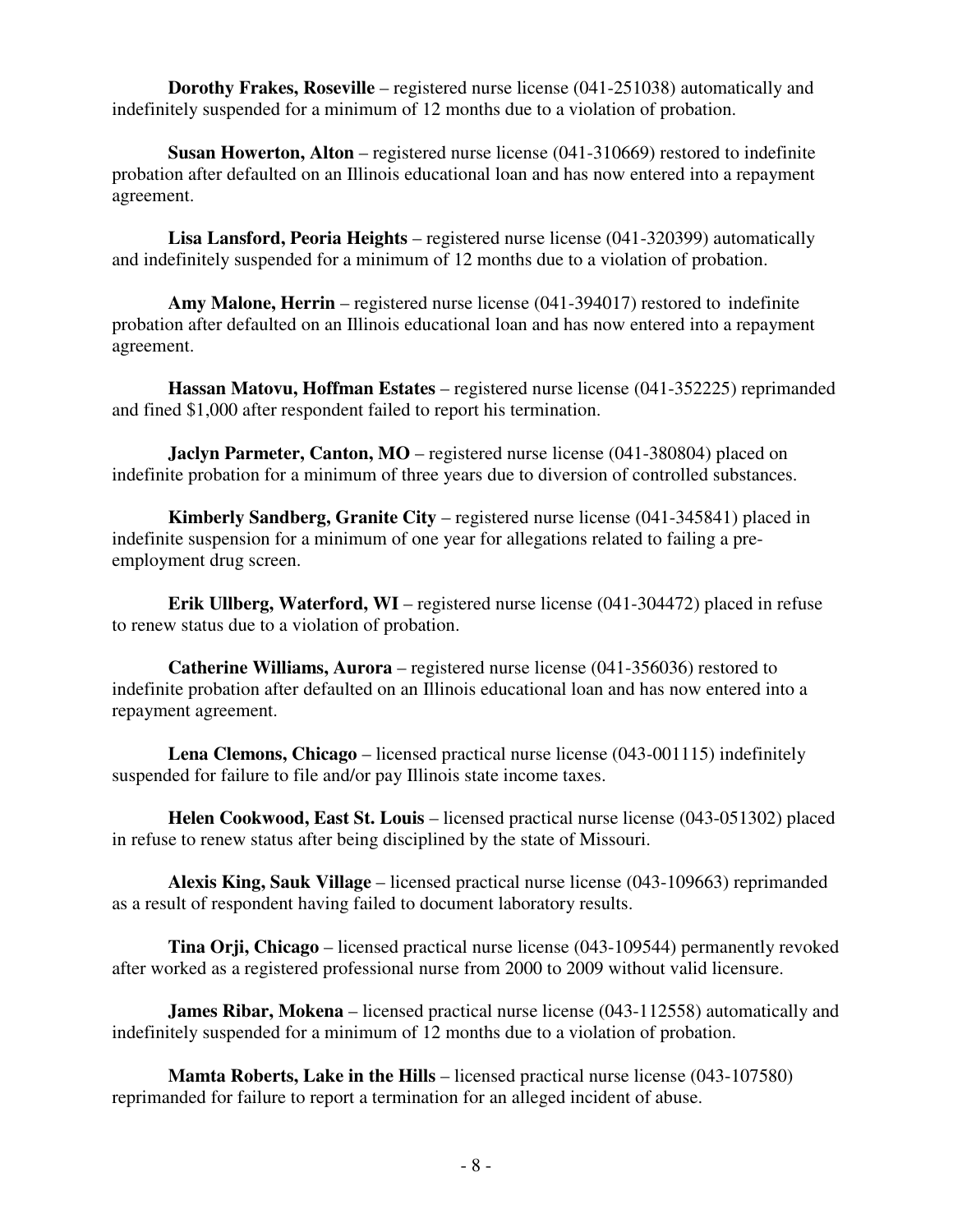#### **NURSING HOME ADMINISTRATOR**

**Philip Morgenstein, Chicago** – nursing administrator license (044-006130) placed on non-reporting probation for two years for failure to conduct a resident background check and a failure to report an altercation between residents to IDPH.

**Peter Narish, Crystal Lake** – nursing home administrator license (044-002238) indefinitely suspended for a minimum of one year due to violations of the Nursing Home Care Act.

 **Joshua Weinstein, Chicago** – nursing home administrator license (044-005544) reprimanded due to unprofessional conduct.

#### **PHARMACY**

 **Arturo Antonio, Palatine** – pharmacy technician license (049-187362) indefinitely suspended for a minimum of three years for diverting controlled substances from his former pharmacy employer for which he was found guilty of retail theft.

 **Christina Bachert, Grayslake** – pharmacy technician license (049-196515) indefinitely suspended for a minimum of two years after she delivered controlled substances to another individual.

 **Lacey Bringaze, Quincy** – pharmacy technician license (049-171965) indefinitely suspended for a minimum of two years after she pleaded guilty to diverting controlled substances from her former pharmacy employer.

 **Donna Carrier, Palatine** – pharmacy technician license (049-119057) revoked after she diverted controlled substances from her former pharmacy employer for self use.

 **Lauren Cobau, Springfield** – pharmacy technician license (049-150709) placed in refuse to renew status after she diverted controlled substances from her former pharmacy employer in that she removed a prescription for a controlled substance from the pharmacy without payment.

 **Ariele Johnson, Chicago** – pharmacy technician license (049-172193) placed in refuse to renew status after she diverted controlled substances from her former pharmacy employer for self use.

 **Nichole Kline, Taylorville** – pharmacy technician license (049-170772) indefinitely suspended for a minimum of two years after she diverted controlled substances from her former pharmacy employer for self use.

 **Sarah Robertson, Grayslake** – pharmacy technician license (049-196250) placed in refuse to renew status after she diverted controlled substances from her former pharmacy employer.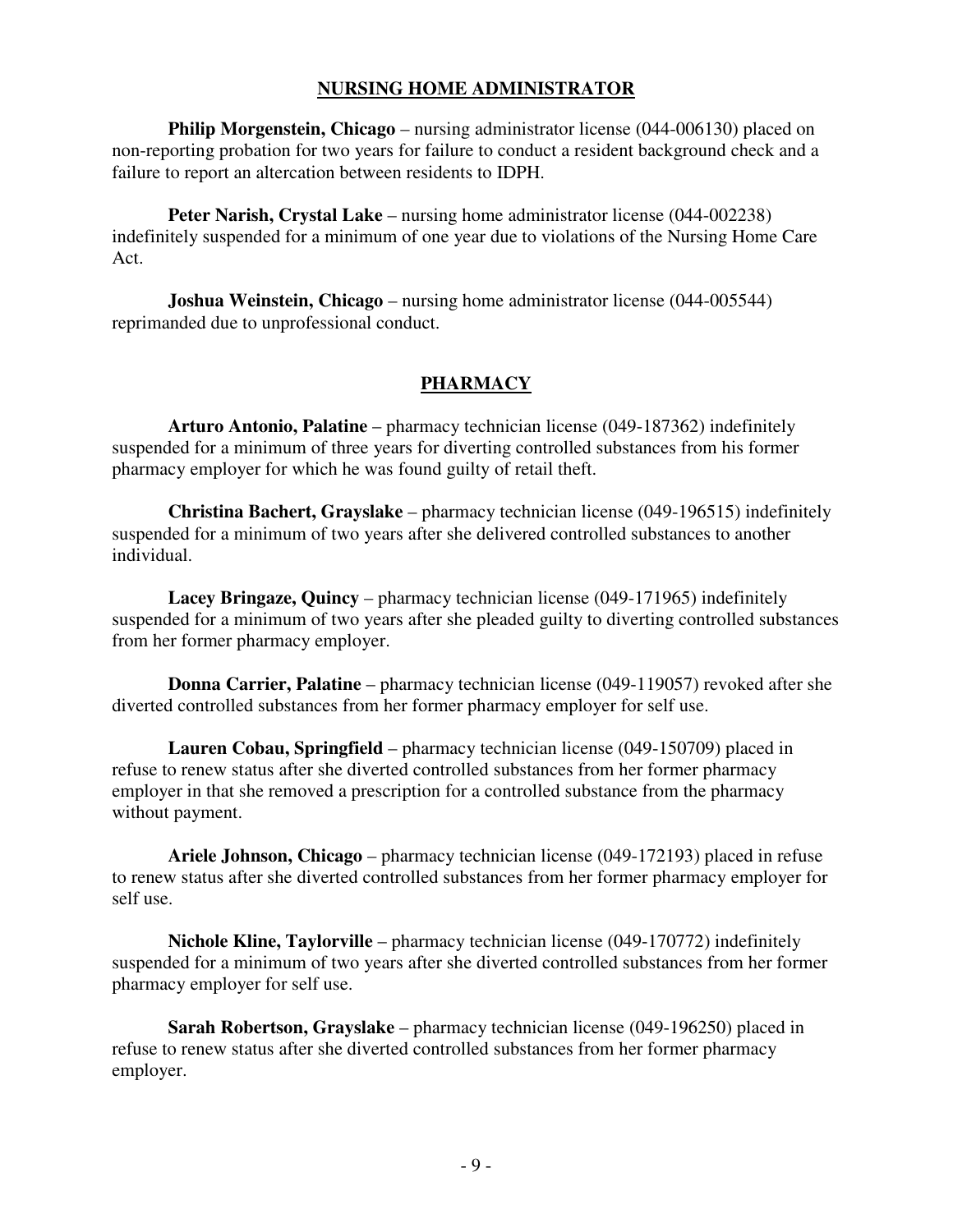**John Williams, Evergreen Park** – pharmacist license (051-035650) placed on probation for three years after a pharmacy where he served as pharmacist-in-charge from on or about August 25, 2004 until on or about April 25, 2006, sold and dispensed drugs to customers through the mail pursuant to orders made using the internet. Said drugs were prescribed by physicians who had not established a valid physician-relation with pharmacy customers.

 **Apteka Domowa, Niles** – (unlicensed) order to cease and desist the unlicensed practice of pharmacy.

#### **REAL ESTATE**

 **Sayed Ali, Skokie** – real estate broker license (475-126604) suspended until July 2, 2012, followed by probation for two years and fined \$500 for failure to comply with a consent order requiring him to submit quarterly reports.

 **Roberta Davidson-Ibarra, Itasca** – real estate broker license (475-094096) revoked and fined \$25,000 for failure to cooperate with the Department's investigations, failure to promptly remit or account for moneys belonging to her clients and for engaging in dishonorable, unethical or unprofessional conduct in violation of the Illinois real estate license act.

 **Elizabeth Paris, Chicago** – real estate broker license (475-111336) reprimanded, fined \$1,000, ordered to complete a broker ethics course and prohibited from maintaining an escrow account in her real estate practice for five years based on allegations that she disbursed earnest money without first obtaining the written consent of both parties to the transaction.

 **Richard Surmeier, Mascoutah** – real estate broker license (475-087031) fined \$1,000 with 12 hours continuing education requirements for failure to comply with a consent order.

 **Bharati Rallan, Hazel Crest** – real estate salesperson license (476-428175) reprimanded and fined \$2,000 as a result of her engaging in the unlicensed practice of real estate.

**Joe Harris, Chicago** – real estate broker corporation license (478-025253) placed on one year probation effective July 1, 2012 and fined \$1,500 for not complying with a subpoena.

#### **ROOFING CONTRACTORS**

 **AAA Certified Roofers, Chicago** – (unlicensed) order to cease and desist the unlicensed practice of roofing contracting.

 **Chicago Roofing Company, Chicago** – (unlicensed) order to cease and desist the unlicensed practice of roofing contracting.

#### **SOCIAL WORK**